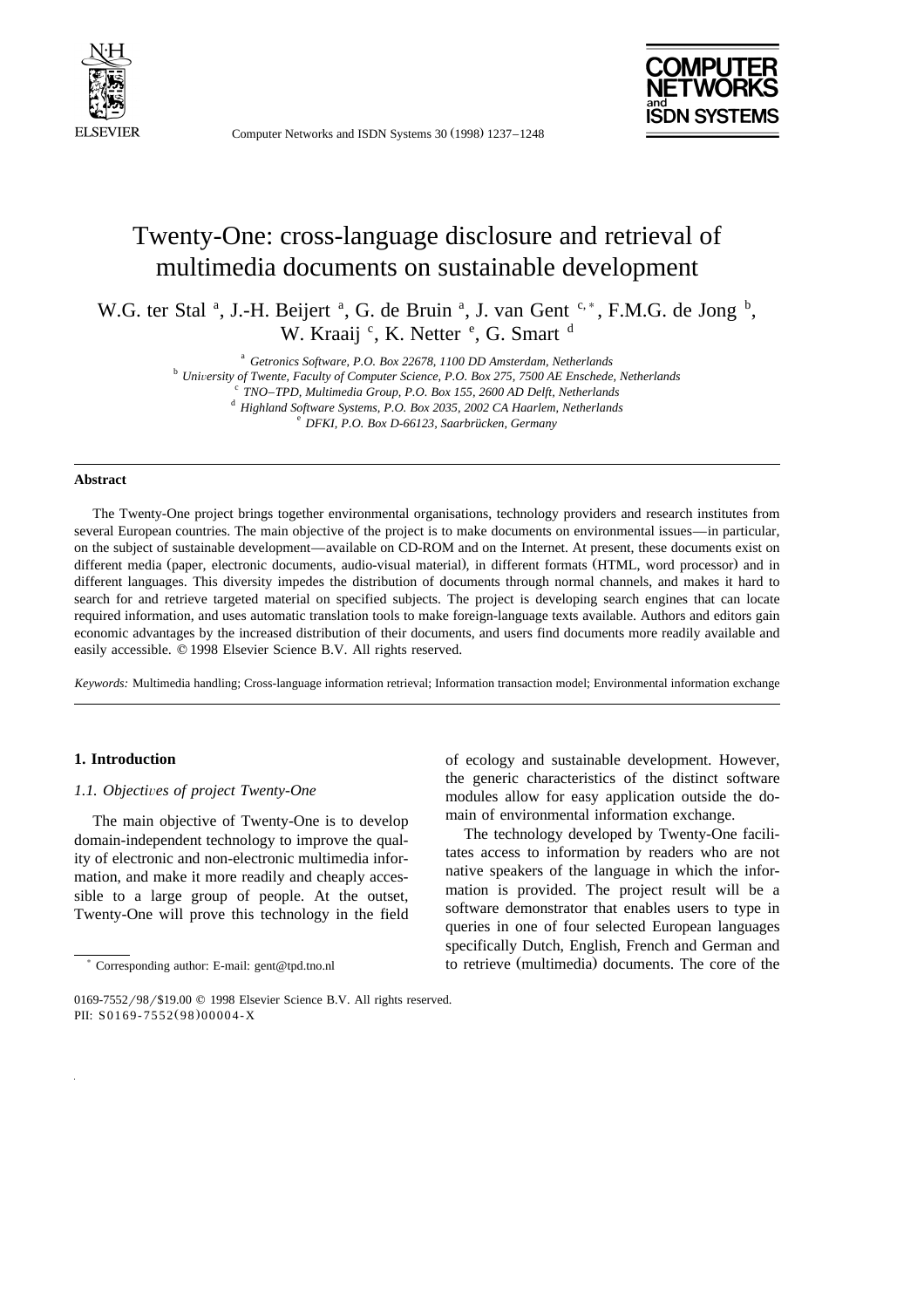system consists of an index in the four languages that has been built and translated automatically by the software. The envisaged demonstrator will further allow users to communicate interactively with the providers of the documents. The demonstrator will use both CD-ROM and the Internet and its de facto applications (such as WWW, E-mail, etc.) as media. The periodically distributed CD-ROM is used for rapid access to static document bases, whereas Internet will be used for dynamic data and document bases. In addition, the Internet will be used for interactive communication with all parties involved in the dissemination and the transaction model.

The Twenty-One information transaction model, also called the Galilei model, forms an important prerequisite to employing the technology developed within the project. The information transaction model allows different environmental organisations to exchange that is, publish and retrieve different information objects. As such, the information transaction model can be view as a sociotechnical system. This term originates from organisation theory [14] and refers to systems where emphasis is laid on the interdependencies between technical equipment and the (groups of) people using this equipment.

Although the information transaction model constitutes an important framework for the success of project Twenty-One, the main emphasis in this paper lies on the technology designed for efficient and effective document disclosure and retrieval.

# *1.2. Project organisation, context and time schedule*

Twenty-One is a project funded within the EU Telematics Applications Programme, sector Information Engineering. Project partners are academic, the University of Twente and the University of Tubingen and commercial software companies, namely Highland Software Systems (UK) and Getronics Software (NL). In addition, Twenty-One includes contract research organizations, namely DFKI (D), Rank Xerox Research Center (F), and TNO–TPD (NL) together with a number of non-profit environmental organizations, Environ Trust  $(UK)$ , Friends of the Earth  $(B)$ , Klima-Bündnis (D), MOOI Foundation (NL), VODO (B). The name "Twenty-One" refers to Agenda 21, the document resulting from the UN conference on sustainable development in Rio de Janeiro in 1992.

The duration of the project is 36 months and the starting date was March 1996. According to plan, the project launches its main software products in July 1998. As a consequence, this paper reflects work in progress.

#### 1.3. Overview of remaining sections

In Section 2, we briefly describe the motivation and key features of the information transaction model that forms the backbone of the Twenty-One approach. Section 3 contains an overview of the applied technology. Related technologies, exploitation and further plans are discussed in Section 4. In Section 5, we summarise the main aspects of project Twenty-One.

## **2. The Galilei model**

The environmental partners within Twenty-One have developed an information transaction model, the Galilei model. Both information providers and seekers profit from the model, the former by increasing the number of potential customers, the latter because more information becomes available. The project supports the objectives of the users involved in the project by trying to stimulate interaction and raise awareness of local Agenda 21 initiatives in Europe.

#### *2.1. Rationale for an information transaction model*

Successful application of the software developed in the Twenty-One project within the field of sustainable development will greatly depend on the willingness of key players to participate in the information transaction. When producers, providers and publishers are not willing to provide their information, or information brokers are not willing to transfer the information, or when end-users are not expressing the need for information, nothing will flow through the information channels of Twenty-One. In order to get the different parties to participate in the information transaction, they will have to be motivated to do so. The Galilei model provides a solution for this problem, by making the advantages for all participators in the information transaction so clear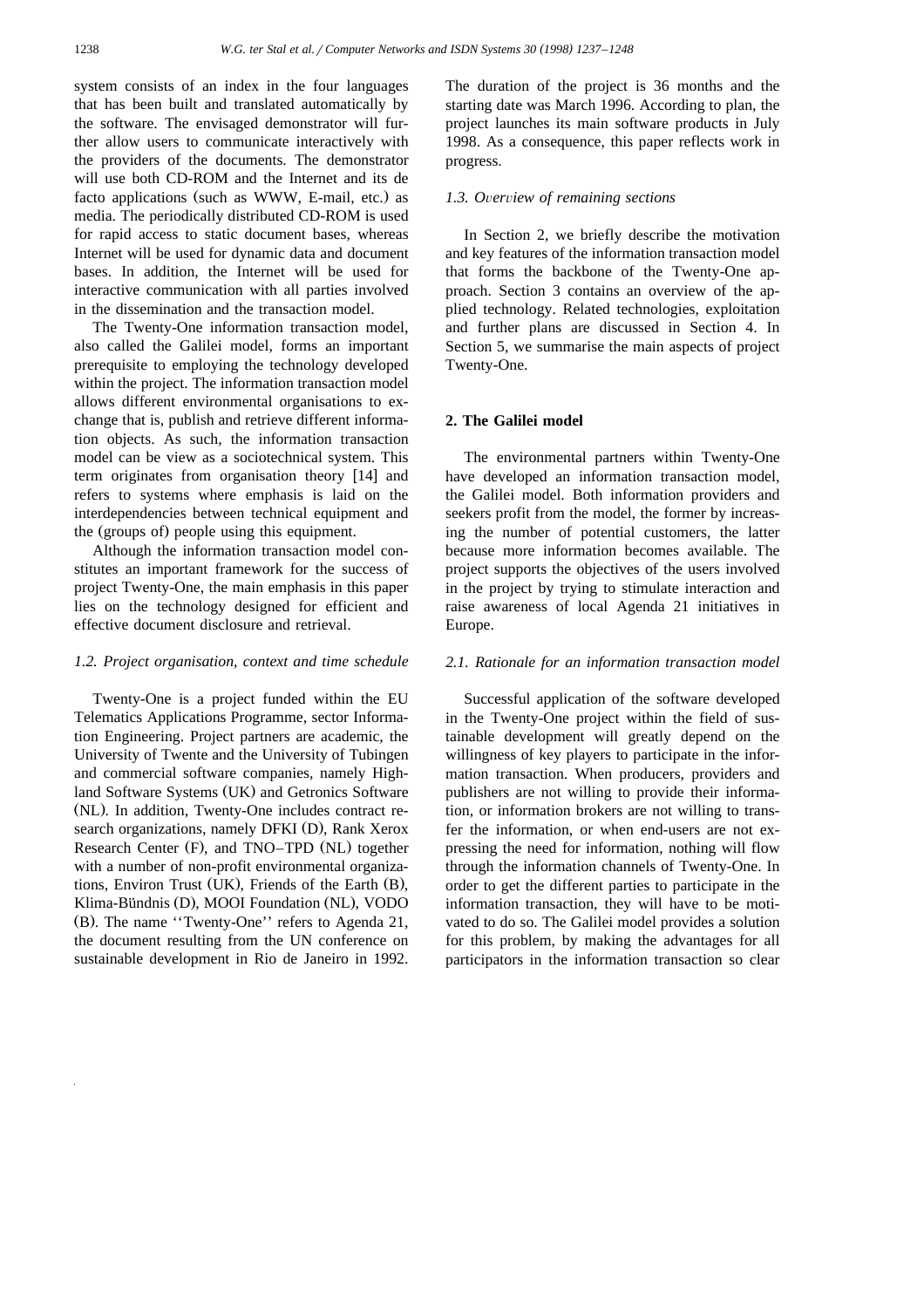that information will keep flowing by itself. The model will function as a perpetuum mobile, that is, information transaction will take place automatically, without incentives from outside. In this sense, the Galilei model resembles the economic market mechanism.

# *2.2. Key features of the Galilei model*

The Galilei model has as its most important features:

- enlargement of the number of connections between the elements of the information domain to permit a richer flow of information;
- shortening of linkages to enable a fine-tuning between demand and supply and, consequently, a faster flow of information;
- Internal ending the number of players, and through this the enlargement of both demand and supply;
- $\cdot$  the increase of the number of roles per player and, consequently, an increase of both demand and supply;
- regulations to ensure the autonomy of the players; by doing this the biggest obstacle to potential participants taking part in the information exchange has been removed;
- $\cdot$  the offering of new perspectives to players; by this, they are stimulated once again to take part in the information exchange;
- $\cdot$  the creation of new roles for the existing players and for new players, to support all processes;

#### **3. Technical aims and achievements**

This section contains an overview of the technical aims of project Twenty-One. As said in the introduction, this paper reflects mostly work in progress. However, some modules have been designed and implemented in previous projects, therefore it is already possible to point out some accomplishments.

The main technical product of project Twenty-One is the so-called Twenty-One Demonstrator. The basic functionality of the Twenty-One Demonstrator allows (a) end-users to get easy and cross-language access to a multilingual and multimedia information base, and (b) publishers to submit and disclose their information at very low costs.

The Twenty-One Demonstrator concerns software to be delivered by the end of project Twenty-One, including two crucial sets of software:

- Ø Software to disclose multimedia information.
- Software to retrieve multimedia information Žaccessible with current state-of-the-art Internet browsing applications, such as Netscape) from remote servers or from a local CD-ROM. The core of the Twenty-One retrieval software  $1$  consists of a search kernel supporting several query modes and interface languages.

The Demonstrator's functions will be *disclosure*, *maintenance* and *retrieval* of multimedia information. By *disclosure* is meant the process of automated attachment of features to information objects so that they can be found. These features will in many cases consist of index terms. *Maintenance* is the set of procedures to keep the database consistent and up-to-date. This topic is not further addressed in this paper. *Retrieval* refers to the functionality of the system to find relevant information on the basis of a user's queries.

In Section 3.1, we discuss the design decisions forming the starting point of the software development within project Twenty-One. In addition, we provide a short functional description of the technical modules. Section 3.2 focuses on the disclosure part of the Twenty-One Demonstrator. The retrieval functionality of the Demonstrator is discussed in Section 3.3.

# *3.1. Design decisions and global system characteristics*

# *3.1.1. Design guidelines and principles*

At the outset of the project, we have taken a number of design decisions which should facilitate development of the project software and minimise budgetary risks. As such, the following design decisions constitute a framework within which the de-

 $1$  The Twenty-One retrieval functionality can be inspected through: http://twentyone.tpd.tno.nl/.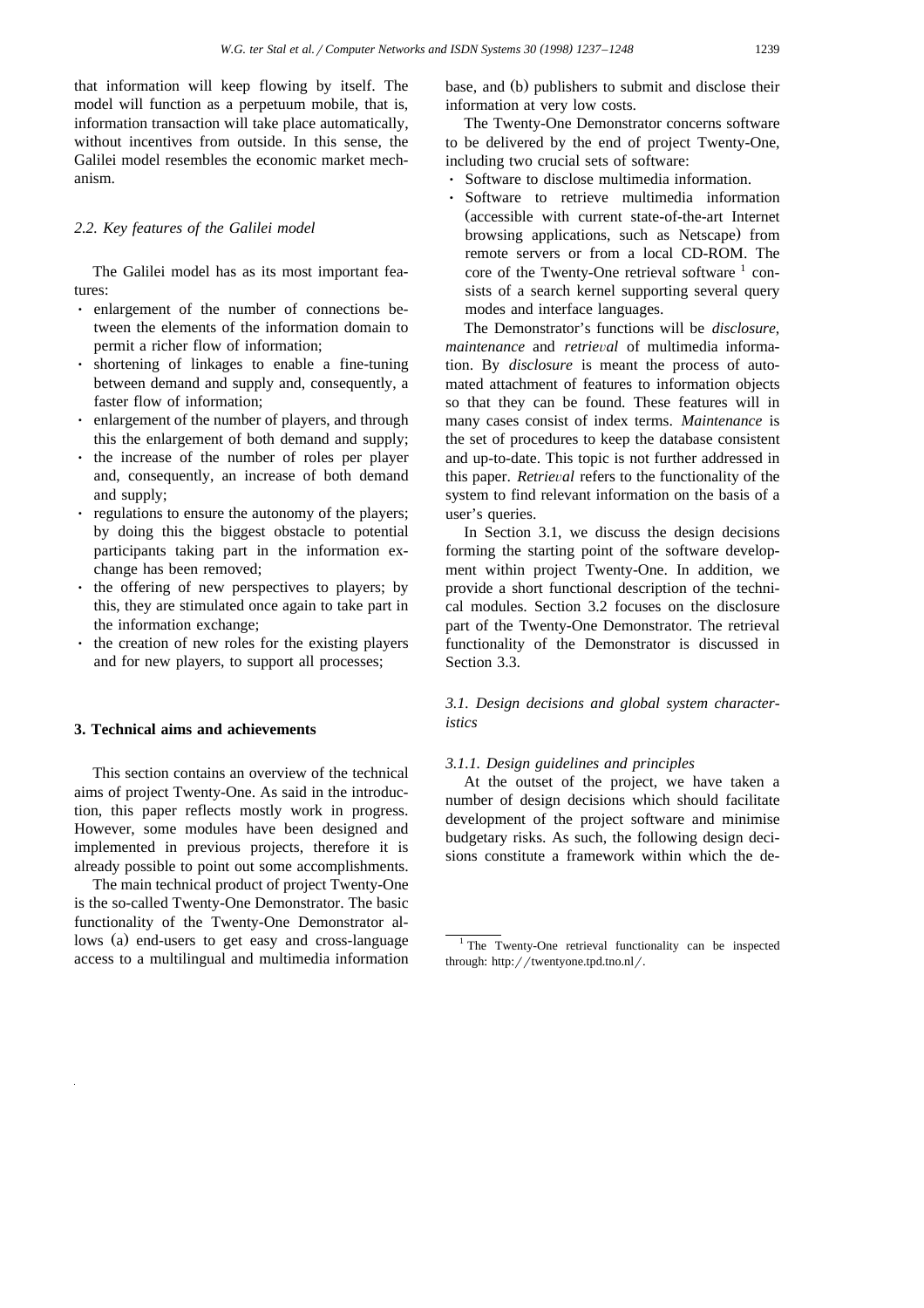signers, engineers and representatives of the user group agreed to co-operate.

The design decisions currently employed in project Twenty-One amount to:

**Reuse and extension of existing advanced technologies.** This design decision applies to several levels of technology. At first, it holds for reusing distinct software modules originally designed and implemented by one of the consortium partners, and currently being integrated and /or extended within the overall architecture of the Twenty-One system. For instance, the Xerox tool kit Xelda, see Section 3.2.3, is a key module within Twenty-One, but has been developed outside the context of the project. Besides software that contributes to the core functionality of the system, we are employing existing, advanced software tools for planning, communication and Web interface design.

**A generic and modular, component-based architecture.** The fact that we adhere to a reuse and sharing policy as much as possible almost automatically yields a modular, component-based architecture. This is not only a matter of favourable design policy. Since the Twenty-One consortium consists of several commercial and research partners, one is confronted with proprietary software and license agreements. Therefore, the choice of a modular architecture, and the subsequent focus on designing and developing suitable interfaces, is inevitable.

**Use of open platforms and de facto standards.** The Twenty-One software is initially intended for a large number of users within environmental organisations across Europe. A user survey within this group revealed that the majority of these groups use the Windows 3.11 platform and a standard Internet browser, such as Netscape or Explorer. As a consequence, the first releases of the Twenty-One software are targeted to run on this platform. However, for other generic applications, most software is also available for Unix and Windows NT platforms. In any case, we presume a standard three-tier client/server architecture and the availability of standard auxiliary applications, such as word processing software, multimedia viewers and Email.

**Incremental and co-operative design.** Being a project with 12 institutions, geographically distributed over five countries, it is difficult to work towards a fixed design and through an implementation phase in a straight line. Therefore, we have planned and already launched several releases of (parts of) the Demonstrator, which can be commented on through the WWW. By means of checklists, the future end-users within the consortium can comment on new releases.

**Evaluation planning and quality assurance.** During the project, evaluation is being given careful attention. We have planned several internal activities for monitoring and evaluating the quality of the software modules. In addition, the project takes part in external benchmarking activities, as is shown by our participation in the TREC 6 Special Track on Cross-Language Information Retrieval [5].

# *3.1.2. Global system characteristics*

The aforementioned design assumptions constitute the basics for the development of the Twenty-One Demonstrator, embracing disclosure as well as retrieval functionality. The global functionality of the modules can be summarised as follows:

**Multimedia handling.** The Twenty-One system aims at the disclosure of documents of different media types and/or data formats, e.g. paper documents, WEB documents, word processor documents, text annotated images, audio or video material.

**Document conversion.** The system incorporates a component for the conversion of the various document formats into standard representation  $(SGML/HTML)$ , including a tool for the conversion of paper documents into electronic format, on the basis of layout analysis and OCR.

**Advanced disclosure techniques.** The Twenty-One Multimedia document base will be disclosed using several advanced techniques —like rule-based Natural Language Processing (henceforth: NLP) for phrase indexing, relevance ranking and automatic hyperlink generation.

**Domain-tuning: sustainable development.** The aim of the project is to build a system that supports and improves dissemination of information about ''local Agenda 21'' initiatives. This requires a special effort in the acquisition of linguistic resources that are tuned to the language and vocabulary in this domain. The technology to be developed is still supposed to be generic.

**Targeted at various publishing media.** The disclosure system produces an index on a multilingual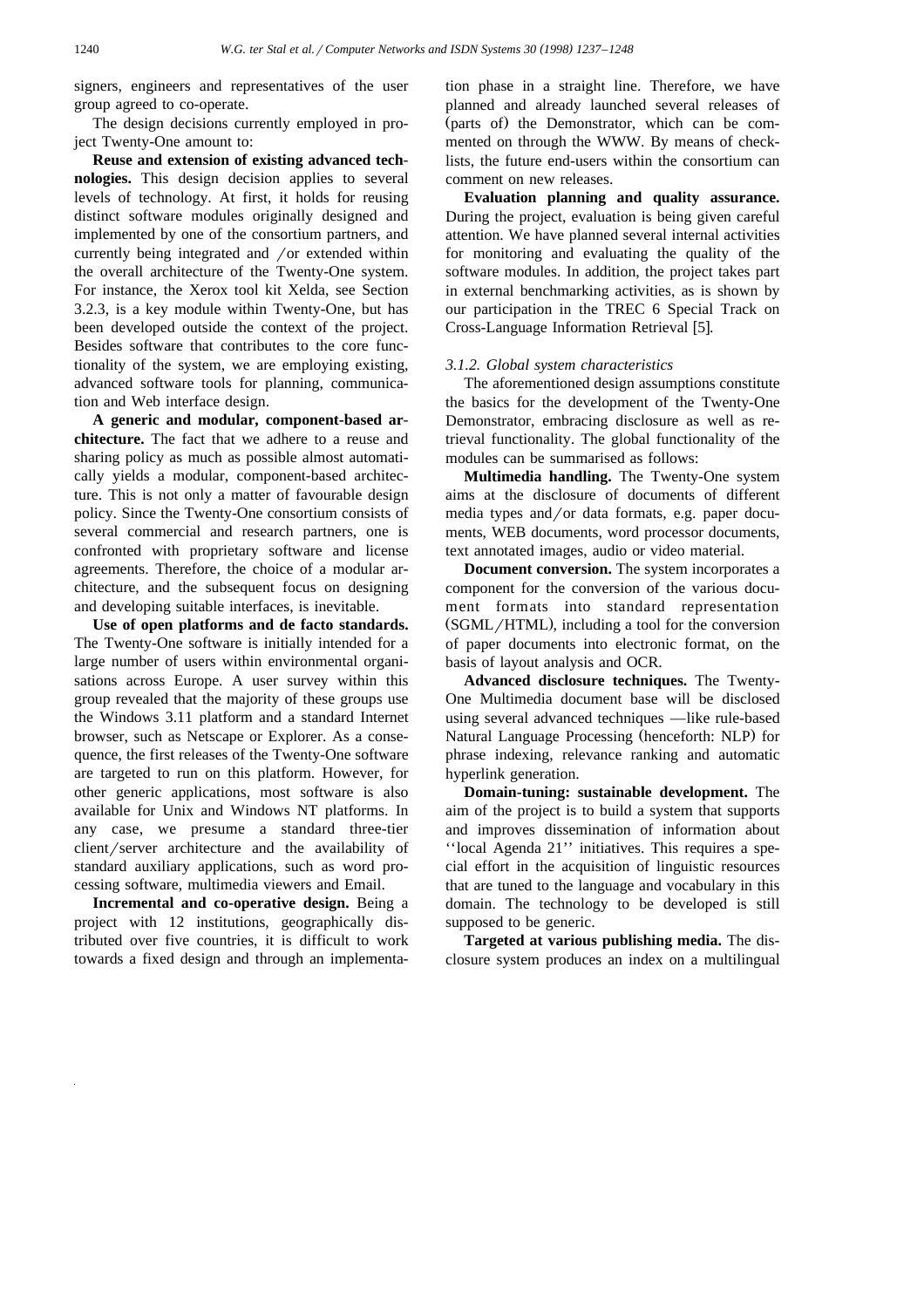multimedia document base. Indexes built by the system can be made available via CD-ROM, or they can be made accessible via a Web-server.

Cross-language retrieval / multilinguality. Twenty-One offers the possibility to retrieve documents in another language than the query language. The languages presently covered in the project are Dutch, English, French and German; extension to other languages is being considered.

**Automatic hyperlinking.** The automatic hyperlinking function attaches typed hyperlinks between terms, phrases, or images, etc. These links can be either static (generated off-line) or dynamic, in which case links are attached to pages at run-time by a CGI-program.

In the next section, we zoom in on the disclosure modules within Twenty-One.

#### *3.2. Disclosure of multimedia documents*

An important prerequisite for information retrieval, or information searching, is that information objects are identified and disclosed. The term *disclosure* refers to the assignment of features to information objects such that they can be located. As such, disclosure not only refers to the process of indexing documents, it also involves, as will explained in the remaining sub-sections, scanning, optical character recognition (OCR) and document enhancement.

It is well known that manual disclosure of information is costly. Specifically, the costs of manually attaching features to information objects tend to be enormous. In addition, disclosure of information by humans often yields inconsistencies and other errors, which prevent an optimal retrieval process.

In order to overcome these deficiencies within Twenty-One, we designed, combined and re-used several disclosure modules which render a text-based index in an automated fashion. To date the disclosure modules of Twenty-One are capable of handling the following multimedia information objects:

- Example (scanned) images of the sheets of paper is on which the text was originally published;
- $\cdot$  Electronic text documents in several (file) formats, including HTML pages located on remote websites;
- Line drawings and graphs;
- Halftone images (photographs);

• Soundtracks:

• Video and film fragments.

Fig. 1 shows how paper documents and other media objects are processed and disclosed for inclusion in the Twenty-One database. There are two main information channels through which data flows into the Twenty-One database.

(1) Paper documents are scanned and disclosed using Layout Semantics Discovery (LSD) and optical character recognition (OCR). The results of OCR are then indexed into the Twenty-One database as text records. This process is described in Section 3.2.1.

(2) Multimedia objects are captured and digitized using the Multimedia Editor, and the resulting files are linked, using the editor again, to text records in the database. The different kinds of multimedia objects are captured by the Multimedia Editor in different ways: paper-based objects, such as linework and photographs, are scanned and captured by document enhancement; audio and video objects are clipped and reformatted; word processor and other files are converted. See also Section 3.2.2.

The remaining sections are organised as follows. First we will describe in Section 3.2.1 how paper documents are being processed. In Section 3.2.2 we explain how multimedia objects (images, video fragments, sounds) can be incorporated or linked to the Twenty-One document base. The construction of the phrase-based index and its translation are discussed in Section 3.2.4.



Fig. 1. Processing and disclosure of different information objects for inclusion in the Twenty-One database.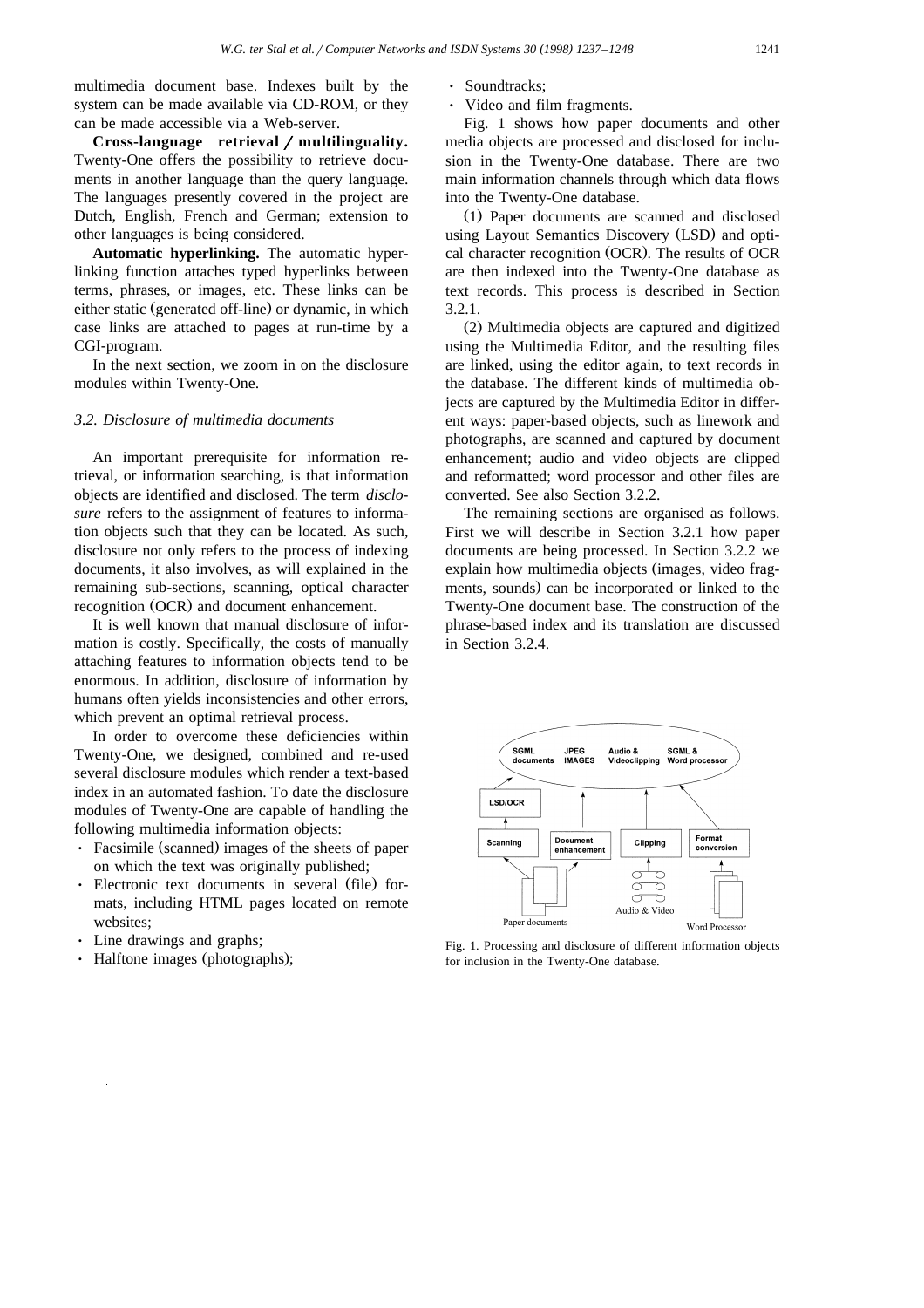# 3.2.1. Scanning, OCR and Layout Semantics Discov*ery*

Scanning is the process of converting images on paper into digital files. The Twenty-One project will use a high-volume monochrome (black-and-white) scanner, with sheet-feeder, to support fast batch scanning of document pages. The input consists of paper (A4) pages, from which the scanner generates TIFF images. Subsequently, TIFF images are fed into a process of Layout Semantics Discovery and OCR. The two processes of Layout Semantics Discovery and OCR have been integrated into one functional module of the Twenty-One demonstrator.

Layout Semantics Discovery (LSD) is a method for the automatic extraction and tagging of logical components in a document. Examples of logical components are headings and paragraphs. The purpose of LSD is to impose on each document an SGML mark-up according to the appropriate Document Type Definition (DTD) that describes the logical structure of documents of this kind. The LSD process consists of a sequence of image-processing steps, that extracts connected components and their features, followed by a sequence of labeling steps, in which different components are grouped into highlevel objects and tagged as SGML elements.

Once document components have been tagged, they can be converted to ASCII using OCR/ICR software. Optical character recognition (OCR) and intelligent character recognition (ICR) refer to the process of converting bitmap representations of characters into ASCII-coded text that can be read and edited by a word processor. There are many commercially-available OCR packages, and Twenty-One has decided to use Xerox's TextBridge<sup>™</sup>, one of the three  $2$  leading commercial OCR systems.

#### *3.2.2. The Multimedia editor*

The main functionality of the Multimedia editor is to (re)scan, digitize or to convert different types of multimedia information, and to allow a user to link this information manually to relevant text records in the Twenty-One database. Currently, the Multimedia editor supports, besides the linking capability, three main processes, (1) *document enhancement*, (2) *audio and video clipping and (3) format conversion.* 

*3.2.2.1. Document enhancement*. Some multimedia objects are physically associated in the input information source with textual information, in that they are originally published on the same paper page as the text. Examples of such objects are linework (graphs and drawings) and halftones (photographic images). Although linework is normally originated as vector drawings using programs such as CAD packages or relational database systems, in the Twenty-One system all document illustrations, linework and halftones will be captured and stored as bitmaps. This will include other objects which contain text, but where the semantic content of the object resides in the way the text is arranged: for example, complex tables will be stored as bitmaps.

Document texts are enhanced, in Twenty-One, by extraction and storage of these multimedia objects from the document, including rescanning when required. It is technically possible to scan a document page in such a way that the text can be extracted from the scan for OCR and indexing, while the artwork can be processed from the same scan into separate bitmap files for storage. But this is not the best way to perform data capture. Text pages for OCR can be batch scanned at high speed for OCR, using a binary (black-and-white) scanner, whereas photographs require hand processing using a slow, high-quality color scanner, usually with adjustment of the settings for each picture to compensate for variations in brightness, contrast, color density, and so on.

Document enhancement therefore involves a second scanning process, using a high-quality hand-fed color scanner, to capture illustrations from the paper page, or, when available, to scan the original artwork or photograph used for the original publication. Illustrations that are captured on the first scan, and recognized by LSD as non-text objects, will be stored as JPEG files following LSD/OCR. These files can be replaced by high-quality bitmaps obtained during secondary scanning and document enhancement.

<sup>2</sup> The other two are WordScan from Calera, and Omnipage from Caere Corporation. Each year the Information Science Research Institute (ISRI) at the University of Nevada in Las Vegas tests the accuracy of various OCR packages, and these three OCR packages consistently perform equally well.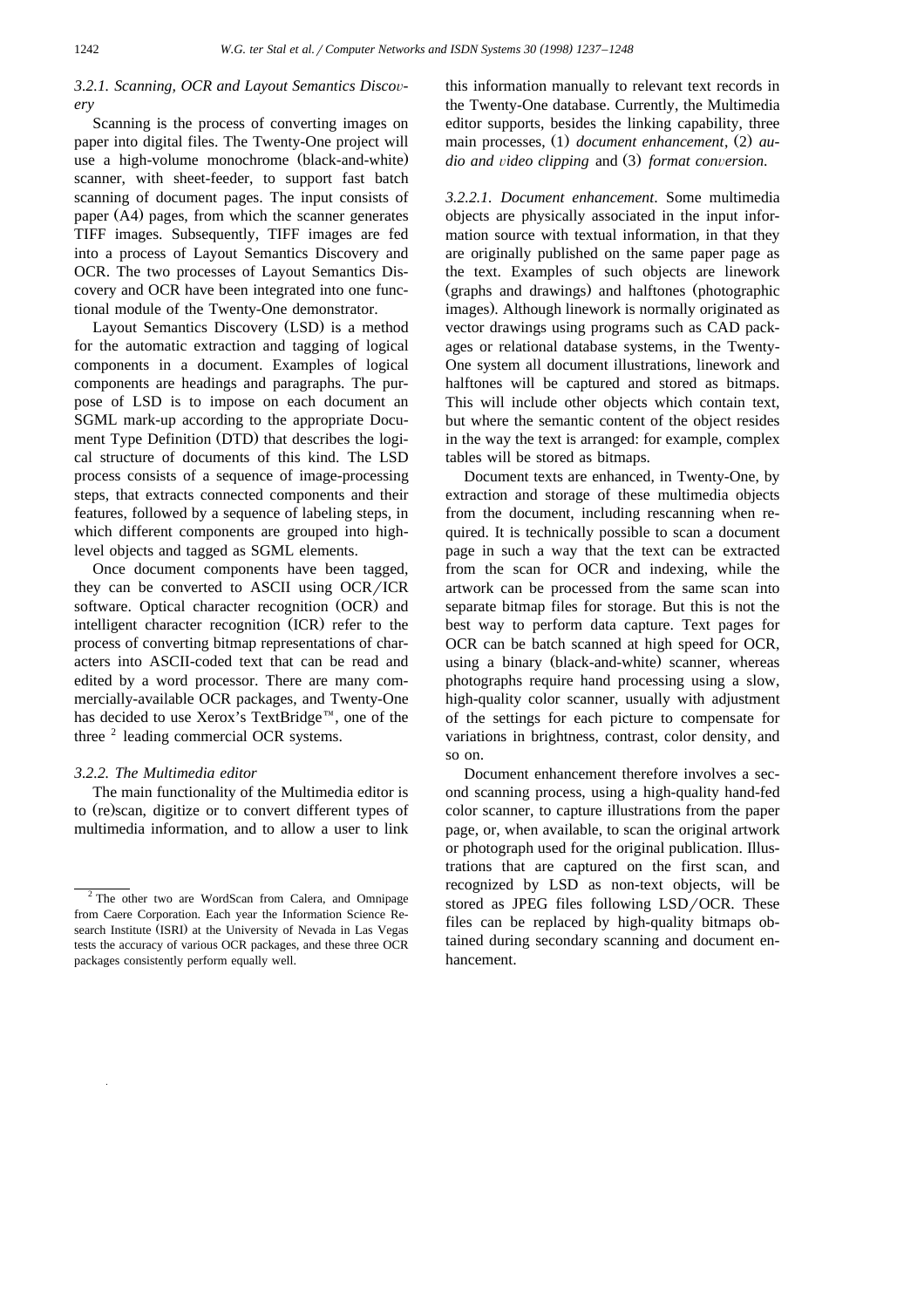*3.2.2.2. Audio and* Õ*ideo clipping*. Besides artwork and photographs, other multimedia objects (such as sound or video sequences) can be available for disclosure. Although these can be associated semantically with text records to be stored in the Twenty-One database, they are published on different media, and their only association with the original printed page will be a text cross-reference.

Capture of these multimedia objects involves digitizing the information contained on an analog storage medium, such as an audio-cassette tape or a videotape, and then reformatting and compressing the resultant file (s) to the parameters required for the Twenty-One database. Sound and video files, even after compression, are very large. If they are to be stored in a database and transmitted across a network, their size must be constrained by setting limits on sound and picture quality, picture size and frame rate.

The process of clipping comprises the digitizing and reformatting of sound and video-tapes. Output from the process will be a set of files in standard formats (WAVE files for sound, MPEG-1 files for video) for attachment, by the Linker, to text records in the Twenty-One database.

3.2.2.3. Format conversion. Text information will be available for inclusion in the Twenty-One database from sources other than scanned document pages. Files from word-processor systems, desk-top publishing systems, spreadsheets, and so on, will contain text that can be indexed and stored in Twenty-One. Format conversion is the process of converting files, such as these, into SGML-marked text files.

Ideally, the word processor, DTP package or spreadsheet will itself be used to generate an SGML or HTML file, or at least an ASCII text file. If this is not possible, format conversion tools will be used to extract recognizable text fields from the file, remove control characters, and insert SGML tags. The different formats to be supported for conversion will depend on the document corpus collected for the Twenty-One demonstrator, and on its content, but format conversion will at least support MS Word 6.0 and MS Excel 5.0 formats.

As a result of document enhancement, audio and video clipping, and format conversion, the Multimedia Editor buffer will contain files that require to be

attached to text records in the Twenty-One database. This attachment is performed by (environmental) information specialists (information brokers) using the Linker component in the Editor.

#### *3.2.3. Phrase-based indexing using NLP*

The link between the disclosure and retrieval modules is formed by the automatically acquired text-based index. The Twenty-One index is, unlike most ordinary retrieval systems, not limited to an inverted file index based on single words or lemmas. It combines phrase based indexing with a vector space model (VSM). Experiments with phrase-based indexing within Twenty-One have shown a considerable improvement in retrieval performance (see Refs.  $\overline{[6-10]}$ . Using a phrase-based index, users are allowed to query the system by using complete phrases, extending the level of simple keywords, such as: *effects of acid rain on forests in the Netherlands*.

Phrases—potential index terms—are identified during the disclosure process by the NLP modules working on the HTML/SGML documents originating from the Twenty-One document base. See also Fig. 2.

NPs will be extracted automatically from the texts using language detection, grammatical analysis, heuristics and statistics. Grammatical analysis will take place in two stages:

 $(1)$  tagging: the process of attaching features to words in texts, using lexical and contextual information;

 $(2)$  parsing: combining words into structural units or phrases.



Fig. 2. Noun phrase extraction from the Twenty-One document base.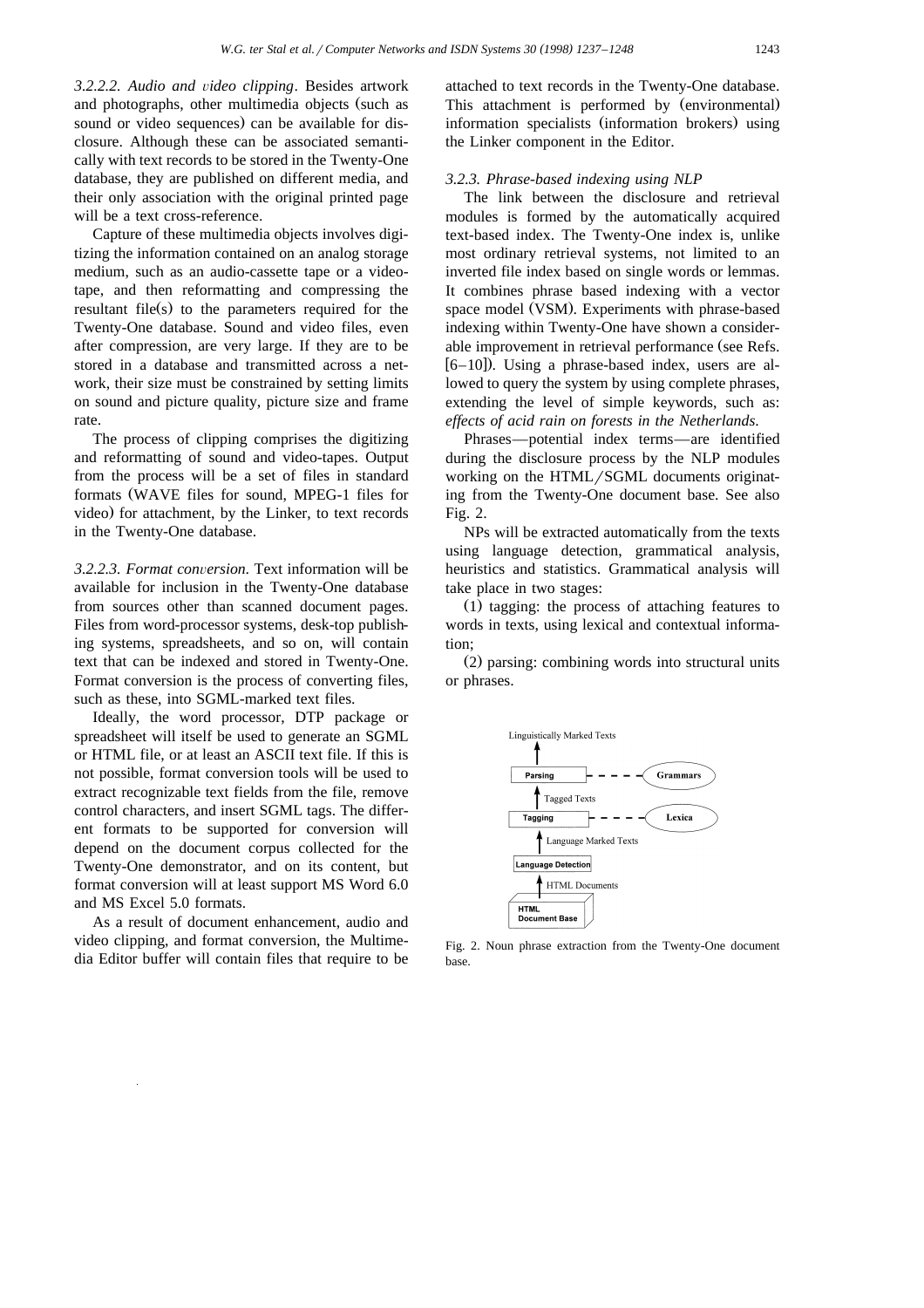*3.2.3.1. Tagging*. The general purpose of a part-ofspeech disambiguator *(tagger)* is to associate each word in a text with its morpho-syntactic category  $(represented by a tag)$ , e.g. to determine if, in a given sentence, a word is a singular noun, a finite verb, a preposition, etc. In Twenty-One, tagging will be based on the Xerox Linguistic Development Architecture (XeLDA). The Xerox taggers rely on the same architecture for the different project languages, which include Dutch, English, French and German. Unknown words are handled by a guesser, which specifies potential part-of-speech tags based on specific affixes. Taggers are generally not fully accurate. In most cases, the error rate ranges between 3 to 5% of the words which are improperly tagged. After word tagging, the parser will identify the phrases in the texts.

*3.2.3.2. Parsing*. The parsing component assigns a structural analysis to the text for the purpose of identifying noun phrases (NPs). These NPs form the basis for indexing. Within Twenty-One, there are two types of parsers available, a deterministic LR parser and a non-deterministic Tomita parser (see Ref. [12]). Both parsers will operate on the same context-free, phrase structure grammars for the languages involved. Both parsers can be generated by a parser-generator contained in the TNO NLP toolkit. The main features of the TNO parser-development kit include:

- declarative grammar specification
- simple grammar formalism, easy to handle for a grammar writer
- parser speed
- parser robustness

The parser development kit consists of a parser generator, which takes a phrase structure grammar as input and produces a LR grammar specification. This LR grammar can be compiled into a deterministic parser by the use of YACC<sup>3</sup>. In the same manner, a chart parser  $[12,13]$  can be produced by using NLY-ACC [4]. The deterministic version cannot handle ambiguous tokens. The non-deterministic version can handle lexical and structural ambiguity at the cost of some speed.

The parsing component will preserve the HTML document mark-up for later stages of processing: this is essential for the support of hyperlinking across documents (see also Section 3.3).

# *3.2.4. Partial translation of Twenty-One document base*

After identification, NPs can be submitted to the term translation (henceforth, TT) module. By terms we refer to the main indexing units within Twenty-One: NPs. In most cases, a term is complex, i.e. consists of more than one word. The challenge is to develop robust term translation techniques which can preserve the morpho-syntactic information of the NP structure. This structure is available because every document is processed by the monolingual NLP modules, as described in Section 3.2.3. Identification and translation of multi-word expressions is a wellknown problem  $[11]$ , but, by combining corpus based approaches and bilingual dictionaries, this problem can be tackled up to a level that is adequate for the purposes of cross-language information retrieval (CLIR). In a nutshell, TT fulfils three roles:

(a) It is the basis for the generation of a set of monolingual indexes (one for each project language). The monolingual NLP modules identify the NPs in a document as the indexing units. By off-line TT, these source language index terms receive three target language equivalents. These index terms are stored in the four monolingual indexes. During retrieval, queries are matched with these monolingual indexes.

(b) If monolingual query handling does not lead to any hits, TT can also be applied on-line to the translation of query terms. Query translation can partly alleviate the effects of poor quality MT in the following ways:

- 1. A document with a relevant term, which contains an OCR error, can be found via fuzzy matching with the translated query.
- 2. The user can perform relevance feedback in the target language, once a relevant document is found in the particular foreign language. This technique is also useful to overcome the effects of translation ambiguity.

 $3^3$  Cf. the manual pages of any UNIX system.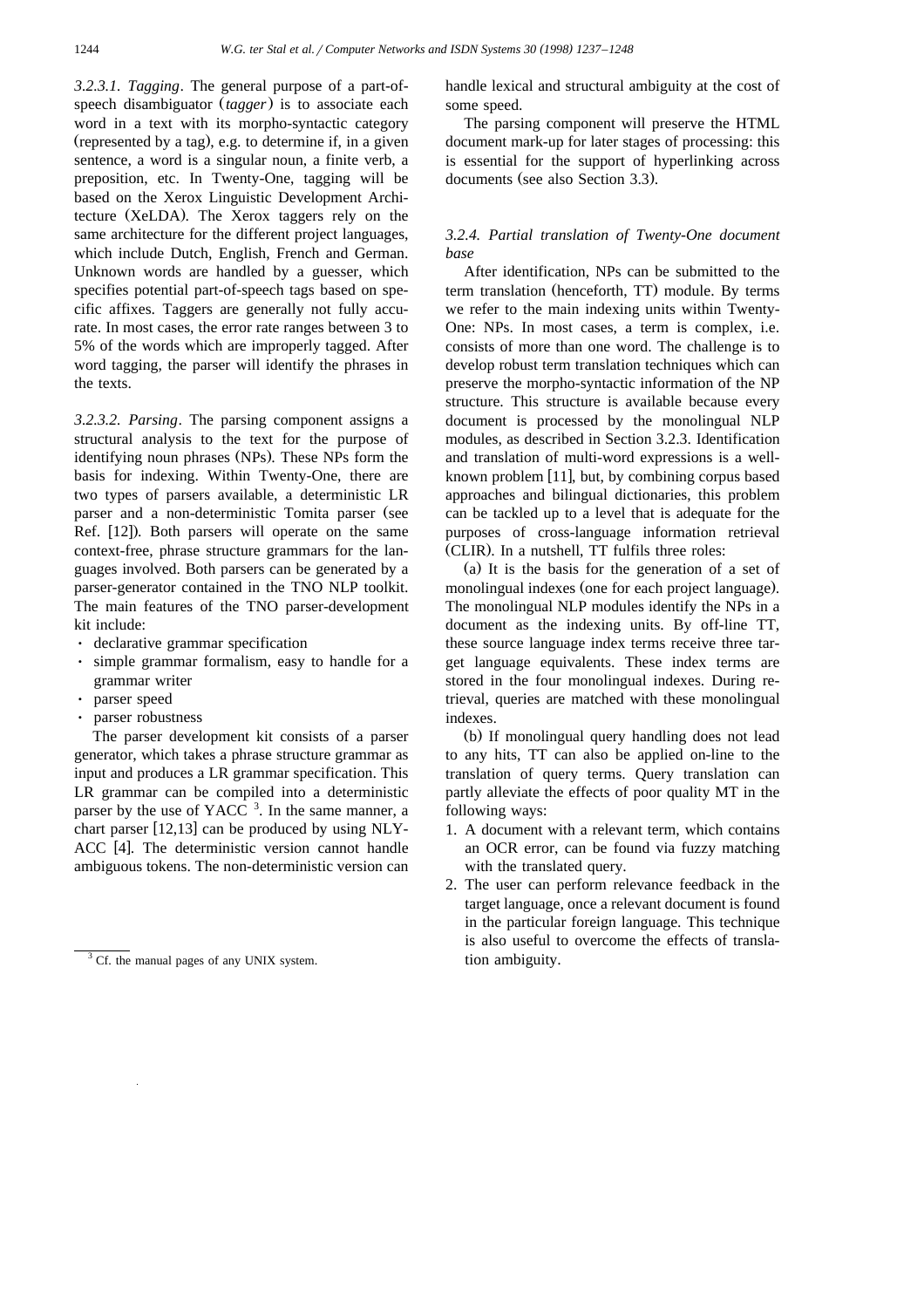3. A word-based translation approach followed by a ranked Boolean query (cf. Ref. [2]) can act as a disambiguating filter.

 $(c)$  TT is the basis for the establishment of hyperlinks between terms and their translations. The result is a (part of a) document, aligned with its three translations. The alignment between terms will be implemented by hyperlinks.

In addition to partial translation by means of TT, we are currently experimenting with off-line Document Translation (DT) for the purpose of enabling users to judge the relevance of retrieved material. Experiments are planned with full-text translation by the on-line software made available by LOGOS. Full-document translation could also be used as a basis for monolingual indexing in the three target language versions of a document. A disadvantage of DT systems is that they are file-oriented and thus require post-translation alignment (reverse engineer $inp$ ).

Both NLP and TT require lexical resources. Machine-readable dictionaries, as owned by commercial lexicon publishers, could be useful for the generic lexical knowledge required by the monolingual NLP-components and the translation modules. Such lexical databases usually not only contain information on single words, but also contain idioms and collocations plus their translation, which can be extremely valuable. However, the application of machine-readable dictionaries for our purposes is complicated by the fact that coverage of all the four project languages is rare. Therefore tools that can automate the acquisition of lexical resources are not only important for the domain specific vocabulary, but could also be of value for the generic part. The dictionaries envisaged for Twenty-One will merge these various lexical resources. For an overview of selected techniques and experiments, see Refs. [2,3].

#### *3.3. The Twenty-One search kernel*

In order to assure maximal flexibility, the Twenty-One retrieval module supports several queryand search strategies. In this section, we briefly discuss the main characteristics of the search and retrieval components. In Section 3.3.1, emphasis is

put on the global functionality. Section 3.3.2 discusses some issues in designing the Twenty-One retrieval interface.

#### *3.3.1. Retrie*Õ*al functionality*

*3.3.1.1. Two-step retrieval strategy.* Typically, a retrieval session takes place in a two-step fashion. First a user enters either a free text (words or phrases), Boolean or bibliographical query. In case of a free text query, documents are ranked on the basis of the similarity and number of matching phrases. The fuzzy matching component will enable retrieval of morpho-syntactic variants and phrases mutilated by OCR errors. The free text query mode enables a user to search with high precision. In case the user identifies a page as being particularly relevant, he, or she, may decide to feed this entire page back into the retrieval system using the VSM index. This latter search mechanism is known as *relevance* feedback or *search similar*. The rationale for this two-step approach is that, by means of a first search, the user is led to potentially interesting documents, that in a next step may be used to improve retrieval results.

*3.3.1.2. Typed hyperlinking*. Another feature of the Twenty-One retrieval interface is that it allows the inspection of information objects by clicking on so-called *typed hyperlinks* (see Ref. [1]), which are visible at the retrieved document page(s). The Twenty-One hyperlink searching follows the de facto standards available on the Internet, with the exception that, in Twenty-One, hyperlinks are typed. If a user selects an object (usually a term) that has a link to another object or a set of objects, the user will be informed about the ''type'' of the links. Examples of object link types are:

**Translation**: selection of an object with a link of type ''translation'' yields a list of languages in which the system contains a translation of the term.

**Definition**: the link type "definition" points to a list of text objects where the user can find a definition of the term.

**Similar occurrence**: selection of an object with a link type ''similar occurrence'' provides a list of documents or objects in which a morpho-syntactic variation of the term can be found.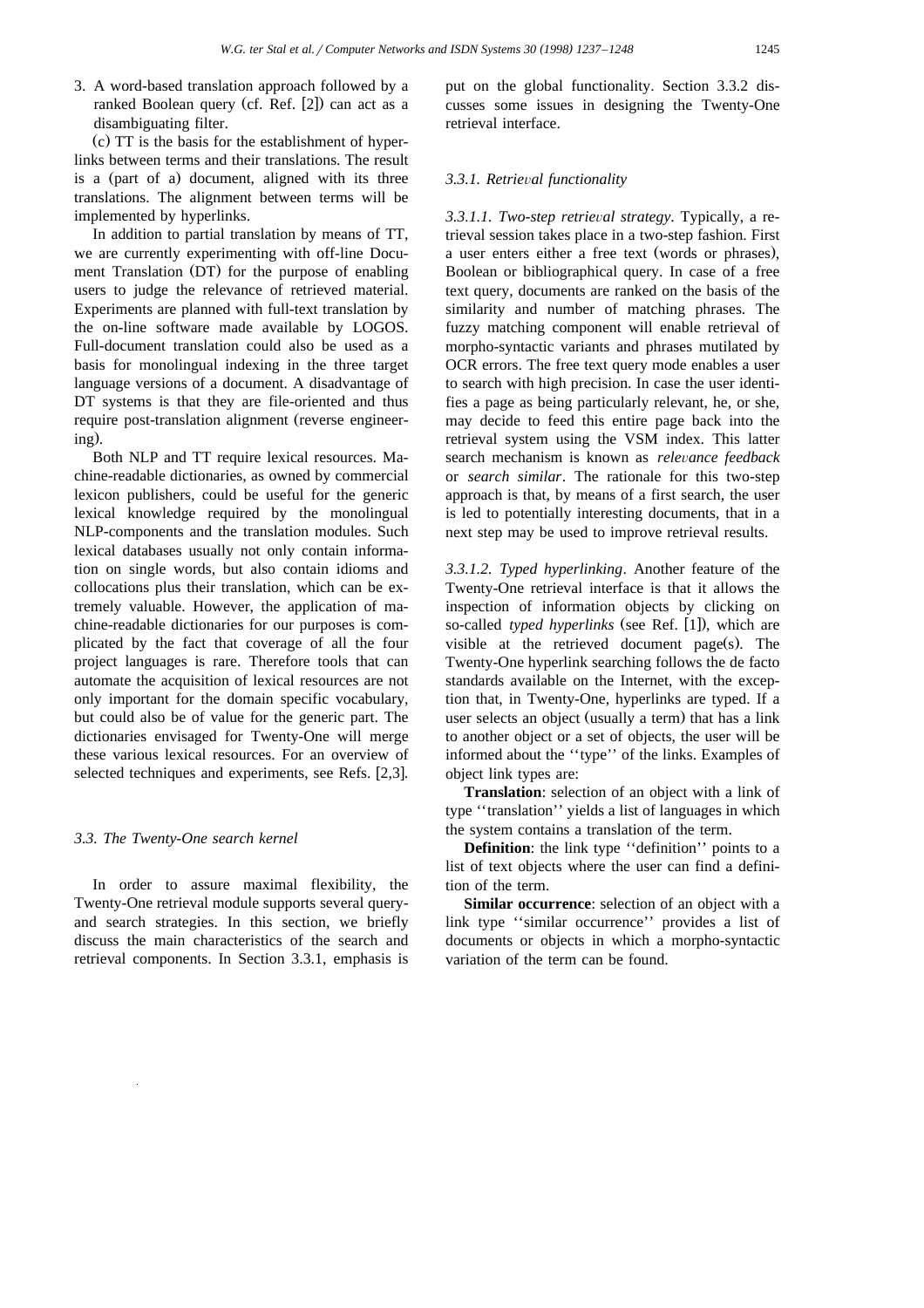Picture: this link points to objects involving a picture with a caption that contains (a morpho-syntactic variation of) the term.

Compared to standard hyperlinking, the employment of typed hyperlinking results in a faster and a more informed inspection of additional or supporting information objects.

*3.3.1.3. Cross-language information retrieval.* Having selected one or more parts of the Twenty-One document base in a particular language, the user is able to retrieve relevant documents besides the one available in his or her native language. Although documents are, when only using TT, partially translated, the idea is that generally they provide enough clues for a user to judge whether the documents are relevant for a specific information need. If a full translation is desired, the document may be sent to an on-line MT service, for instance LOGOS, or to a standard translation service.

Multilinguality is also supported by means of a language switch that allows users to select the preferred interface language, that is the language in which all headers, footers, buttons, check boxes and help texts is displayed.

#### *3.3.2. Designing the retrie*Õ*al interface*

The design of the Twenty-One user interface follows the functionality of the underlying system, the technical possibilities and limitations, and the wishes of the users of the interface. Some of the issues relevant for Twenty-One are discussed below.

*3.3.2.1. Functionality issues*. The Twenty-One Demonstrator is a search engine and the design of the interface follows the standard build-up of such engines on the Internet: a screen for query entry, the presentation of a list with results ordered by relevance, and the presentation of a selected item from that list. A distinction between the normal search engine and the Twenty-One retrieval system is the two-step retrieval strategy (see Section 3.3.1). This extra feature must be stressed in the design of the interface and be accessible by the press of one button.

The Twenty-One Demonstrator is multilingual. The interface itself is presented in one of four lan-

guages, the query can be in any of the supported languages, and all documents can be viewed in any of the languages for which a translation is available. The interface must offer a default language for all presentations and an easy way to switch between languages. When presenting the documents, it must be clear what the original language of the document is.

The presentation of the documents is enriched with typed hyperlinks (see Section  $3.3.1$ ). In theory, one word can link to multiple types of references. The interface must indicate what kind of hyperlinks are available on a page, and it must be clear what the result of clicking a link is. This is done by adding buttons that are highlighted when a type of hyperlink is present on a page. By pressing the highlighted button, the hyperlinks are made visible on the screen, and can be clicked like standard hyperlinks.

When using the Twenty-One retrieval system, users must be made aware of the fact that they can contribute to the database by adding new material, or by commenting on the available documents (the Galilei model, see Section 2). The interface must lead the user through the steps needed to submit new material, comments and ratings of documents.

*3.3.2.2. Technical issues*. The design of user interfaces for the WWW is limited by the capabilities of browsers, which, in their turn, are limited by the capabilities of the system on which they run. In the case of Twenty-One, some of the users have a slow connection to the Internet and low performance systems. This means the interface must be built with standard HTML, without enhancements like Java applets. Due to limited bandwidth, the use of graphics must be kept to a minimum.

*3.3.2.3. User involvement.* One benefit of building an interface for the World Wide Web is the possibility of involving the users in the design via the Internet. During the development of the interface, a series of prototypes are made available to the users, giving them the opportunity to look over the shoulder of the interface designer. The users can give comments, using a questionnaire that is included in the prototype interface. These comments are incorporated in the next version of the prototype, which can be evaluated by the users again. In this way, the final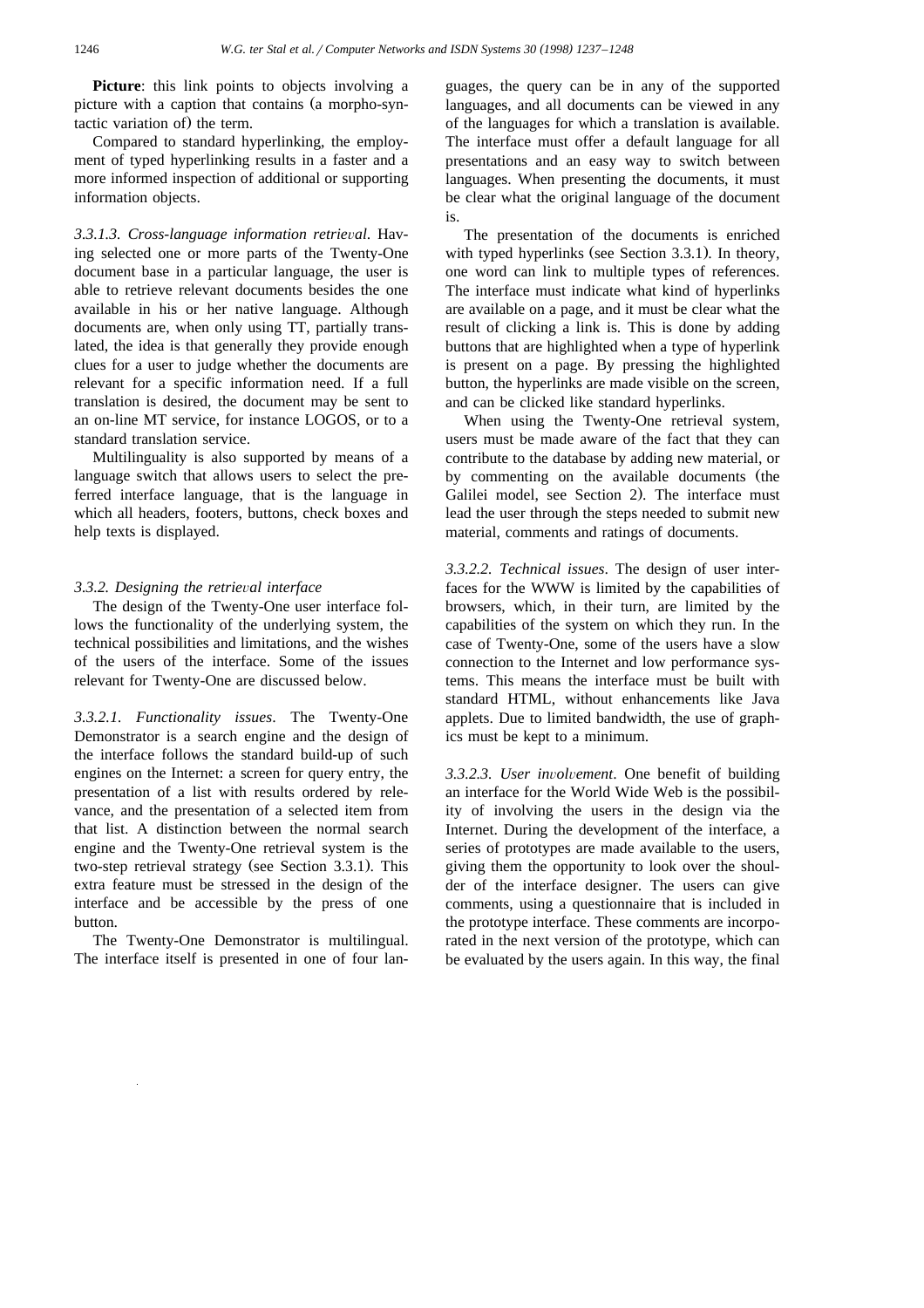interface design is the result of an incremental and cooperative process.

# **4. Related technologies, exploitation and future plans**

The Twenty-One technology, as discussed in Section 3, has been designed for efficient and effective document disclosure and retrieval. Further enhancement of this ''product'' could be achieved by relying on emerging technologies, such as image recognition, multidimensional graphic display of information spaces based on 3-D technology, and so-called intelligent agent technology. The Twenty-One technology is widely applicable. The software packages Twenty-One Publisher and Twenty-One Retrieval can assist all kinds of knowledge workers with their information needs. Examples of applications are electronic publishing (through the WWW), document information management, and workflow management. Possible user groups are, among others, publishers, researchers, marketeers, and private information consumers. The bottom-line in the exploitation of the Twenty-One technology will be the demonstration of its problem-solving potential to the audience: with the Twenty-One technology people should be able to work better, or reduce the ''time-tomarket'' for information products.

#### **5. Summary and conclusions**

In this paper, an overview has been given of the Twenty-One approach towards electronic publishing via the Internet and/or CD ROM. By not relying on poor quality indexing, but by carefully coupling state-of-the-art multimedia processing, human language technology and various search techniques, a much more adequate environment for the dissemination of information can be realized. The employed technology seems highly supportive for the needs of the target user groups, and it is to be expected that, as a result of its usability within the domain of sustainable development, it will fulfil a crucial role in triggering both publisher and end-users in this, and similar domains, to use it. Both in terms of quantity, and in terms of quality, Twenty-One will contribute to a higher level of information exchange.

#### **References**

- [1] J.E. Conklin, Hypertext: an introduction and survey, Computer (1987) 17–41.
- [2] D. Hull, G. Grefenstette, A dictionary-based approach to multilingual information retrieval, in: Proc. 19th ACM Conf. on Research and Development in Information Retrieval  $(SIGIR96)$ , in press.
- [3] D. Hiemstra, F.M.G. de Jong, W. Kraaij, A domain specific lexicon acquisition tool for cross-language information retrieval, in: L. Devroye, C. Chrisment (Eds.), Proc. RIAO'97 Montreal, 1997, pp. 217–232.
- [4] M. Ishii, K. Otha, H. Saito, An efficient parser generator for natural language, in: Proc. 15th Int. Conf. on Computational Linguistics (COLING), 1994, pp. 417-425.
- [5] W. Kraaij, D. Hiemstra, Baseline tests for cross language retrieval with the twenty-one system, in: D. Harman, E. Voorhees (Eds.), Proc. 6th Text REtrieval Conf. (TREC6), National Institute for Standards and Technology, in press.
- [6] W. Kraaij, R. Pohlmann, Evaluation of a Dutch stemming algorithm, in: J. Rowley (Ed.), The New Review of Document and Text Management, vol. 1, Taylor Graham Publishing, London, 1995, pp. 25–43.
- [7] W. Kraaij, R. Pohlmann, Viewing stemming as recall enhancement, in: H.P. Frei, D. Harman, P. Schauble, R. Wilkinson (Eds.), Proc. 19th ACM-SIGIR Conf. on Research and Development in Information Retrieval (SIGIR96), Zürich, 1996, pp. 40–48.
- [8] W. Kraaij, Multilingual functionality in the twenty-one project, in: D. Hull, D. Oard (Eds.), AAAI Symp. on Cross-Language Text and Speech Retrieval, American Association for Artificial Intelligence, 1997.
- [9] D. Oard, B.J. Dorr, A survey of multilingual text retrieval, Technical Report UMIACS-TR-96-19, University of Maryland, 1996.
- [10] R. Pohlmann, W. Kraaij, The effect of syntactic phrase indexing on retrieval performance for Dutch texts, in: L. Devroye, C. Chrisment (Eds.), Proc. RIAO'97, 1997, pp. 176–187.
- [11] W.G. ter Stal, Automated interpretation of nominal compounds in a technical domain, Ph.D. Thesis, University of Twente, Enschede, 1996.
- [12] M. Tomita, Efficient Parsing for Natural Language, Kluwer, Dordrecht, 1985.
- [13] M. Tomita, An efficient context-free parsing algorithm, for natural languages, in: Proc. IJCAI, vol. II, 1985, pp. 756–764.
- [14] E.L. Trist, The sociotechnical perspective: the evolution of sociotechnical systems as a conceptual framework and as an action research program, in: A.H. Van De Ven, W.F. Joyce (Eds.), Perspectives on Organisation Design and Behavior, Wiley, New York, 1981, pp. 19–87.